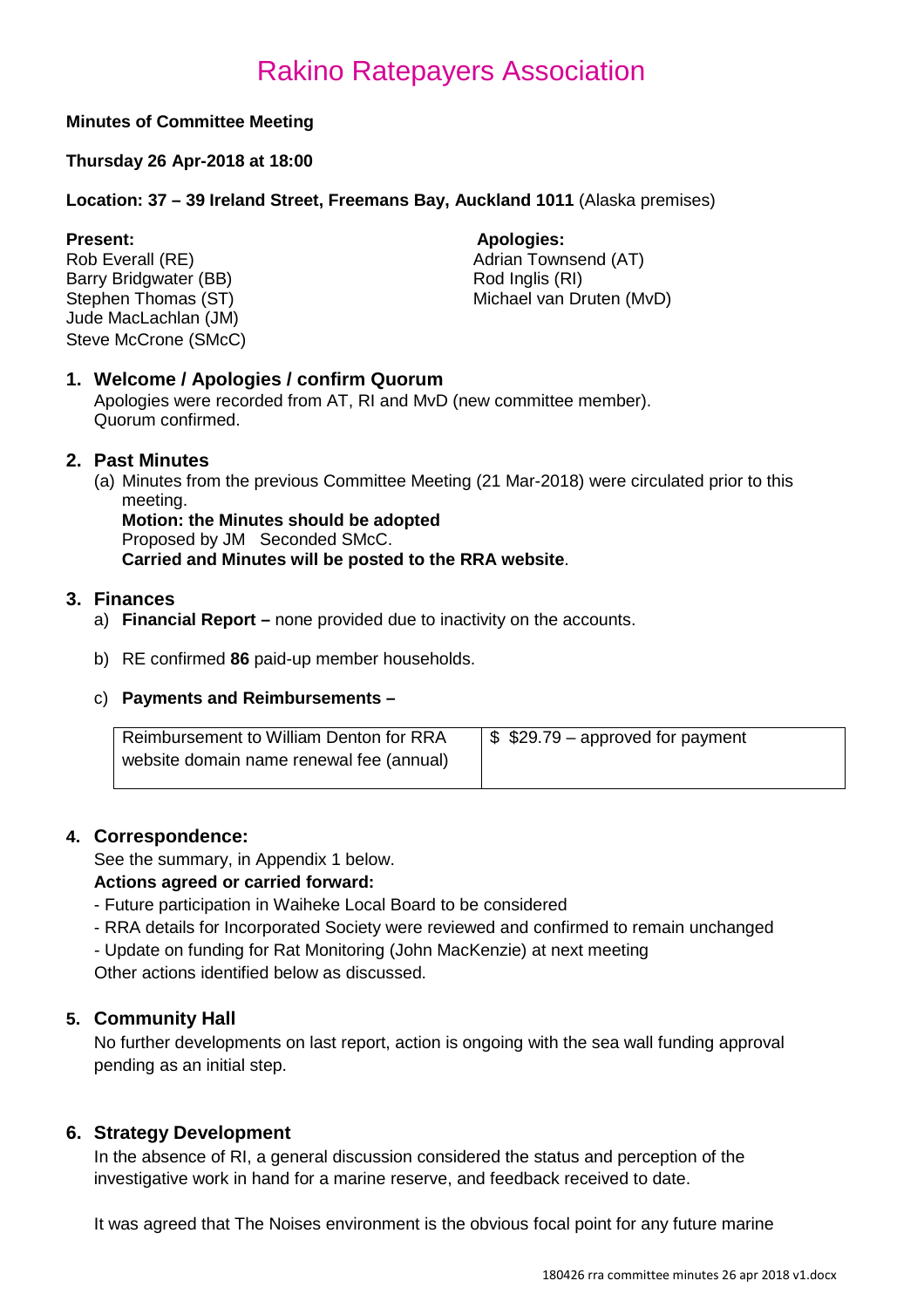reserve, subject to appropriate scientific research and endorsement, and that investigations should examine how links between The Noises and Rakino environments would assist and support development of a marine sanctuary in this part of the Hauraki Gulf, acknowledging proposals for Motutapu as well.

This has bearing on the location of any future designated reserve areas and the pace of adoption and that any proposal should seek to move in 'baby steps', such that there was common understanding and agreement.

All information should be shared and presented in an open and impartial way, with RRA's duty to facilitate – but not to lead – discussion and dialogue with  $all$  stakeholders.

There was also discussion about new people arriving on the island with fresh and innovative ideas about improved recycling and better usage of renewable resources for the benefit of the community and island infrastructure. Whilst many of these are 'blue sky' today, they are becoming a reality as the pace of technological development accelerates, and so RRA should have some form of agreed approach within an overarching strategy as to how they might be harnessed and utilised.

#### **Action: SMcC agreed to draft a plan to write a Strategy document, to be presented at the next meeting.**

#### **7. Review of Action Summary and Work in Progress:**

See Action Summary following, with individual actions assigned, to be reported as indicated.

#### **8. New Business:**

■ Next Newsletter: see Action Summary below, per SMcC

■ **Potential use of Xero Cash Book** – ST to investigate with Xero and make a recommendation

■ **Committee Membership** – Michael van Druten to attend next meeting (as available) and Kay Oswin's offer to support the Strategy Sub-Committee to be taken up.

■ Parker Conservation Paper: now available and an excellent document for property owners to adopt (entirely voluntarily) for reference on ecological matters. It is hoped that the availability of this information will encourage a shared approach to optimise a positive impact on the Rakino environment and ecology.

RE to convey thanks to Kevin Wragge for his efforts to secure funding for this work to be done. ■ **Inorganic Waste:** RE to seek feedback on waste collected from the island.

#### **9. Next Meeting Dates:**

Wednesday 16-May-2018 at 18:00 (Parnell, c/o SMcC)

[No Meeting in June]

Wednesday 18-Jul-2018 at 18:00 (to be confirmed)

[No meeting in August]

Wednesday 19-Sep-2018 at 18:00 (to be confirmed)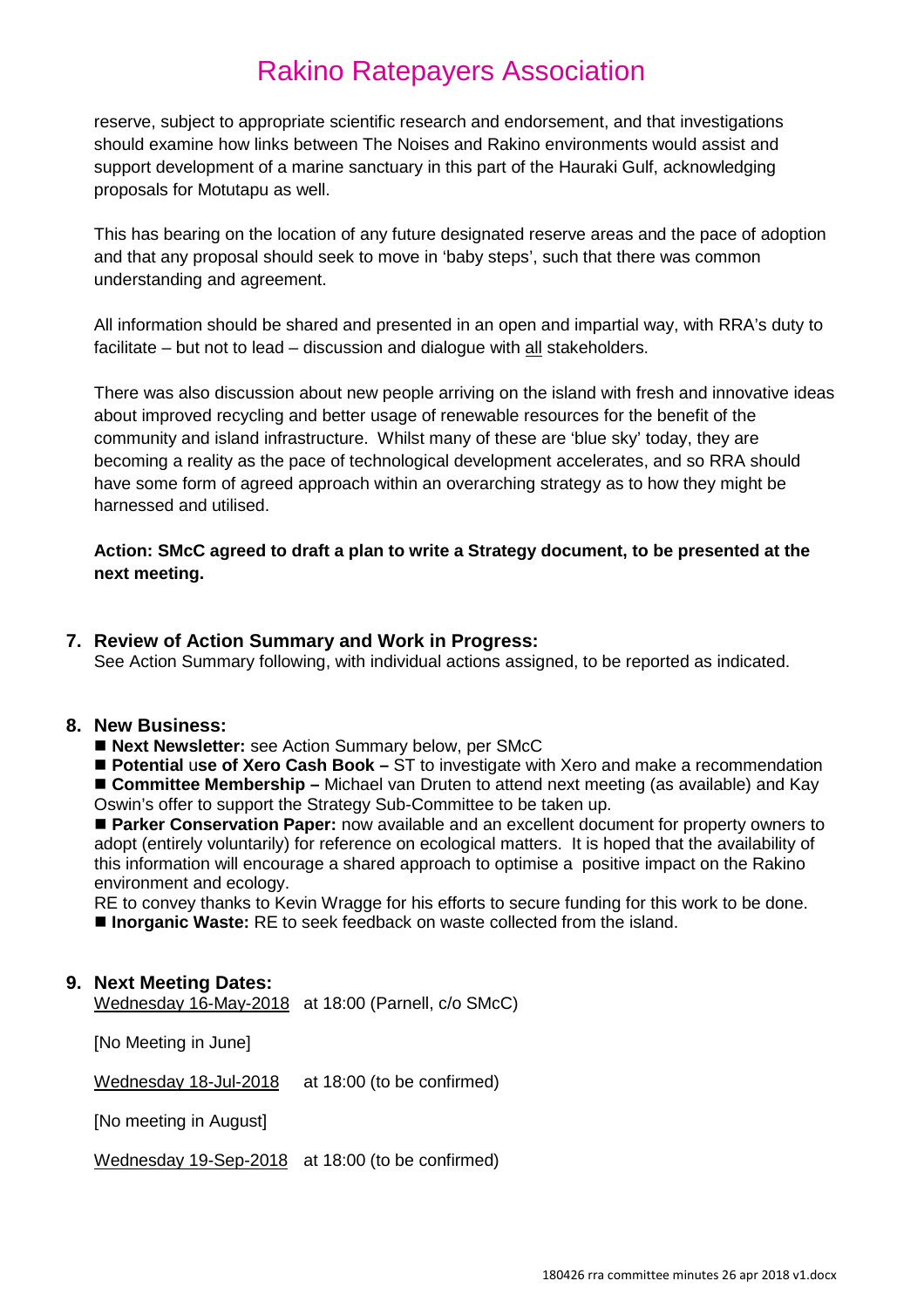The meeting closed at 19:45

**NB: Future Committee absences and apologies already notified:**

• ST will be overseas in June, July and August – meeting venue in that period to be detailed above. Meetings default to the third **Wednesday** each month, unless by prior change, starting promptly at 6:00 pm please diarise.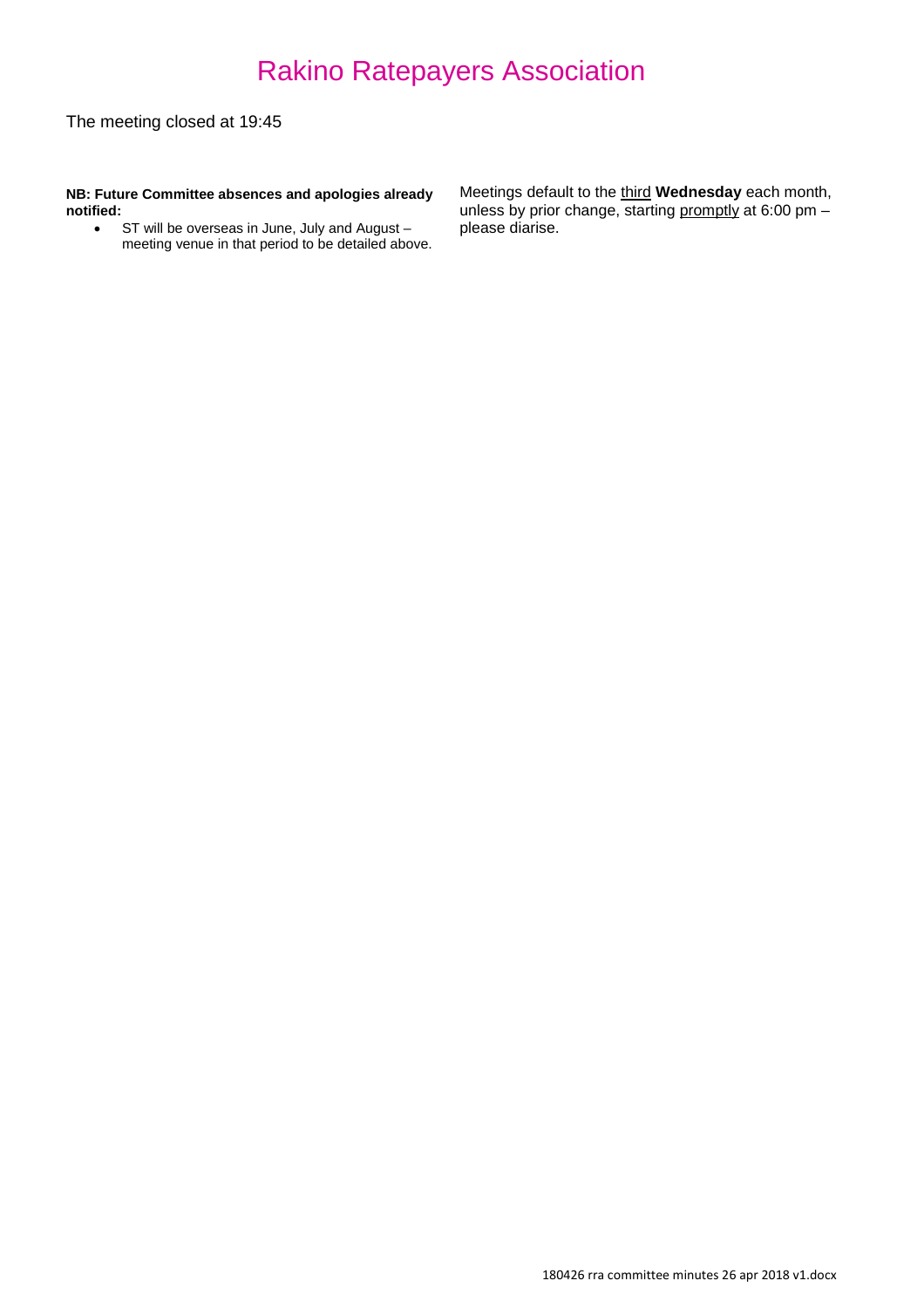#### **Appendix 1: Correspondence to Secretary - Summary since last meeting (key items only)**

#### Various: Pre-Inorganic Collection

Exchange of correspondence with Hazel Durkin regarding Inorganic Collection arrangements, and response to an enquiry from on the island.

#### ACTION: DONE

#### 23-Mar-2018: Waiheke Local Board

Minutes received and circulated to RRA Committee for the Waiheke Local Board Meeting on 22 March 2018.



Waiheke Local Board Waiheke Local Board 22 March 2018 Busine 22 March 2018 Busine

ACTION: Should we consider closer participation in future meetings, as there was no mention of Rakino and WLB holds budget that covers Rakino as well?

26-Mar-2018: Reply to RE enquiry from Bruce Goff, Auckland Harbour Master (also circulated by email). Re-affirmation of policy

Hello Rob,

As per our telephone conversation this morning regards moorings Rakino Island Sandy Bay.

I can advise that the Auckland Council is still waiting on the Minister of Conservation to sign off on the Auckland Unitary Plan.

Once operative, the Sandy Bay mooring zone (permitted mooring numbers set under the old Coastal Plan) is removed and as such allows the Harbourmaster to place further mooring sites into the bay, with no reference to a cap on mooring numbers.

**This will see the Harbourmaster been able to allocate additional mooring sites by some 4 to 6 mooring sites.**

#### **With respect to the Rakino Island Sandy Bay Mooring Wait List, this is currently at 32.**

The sale of moorings and the transfer of the mooring licence for Rakino Island Sandy Bay has not differed from our previous correspondence.

If a mooring site is no longer required by the mooring holder, then the mooring site must be offered to the next person on the wait list, subject to vessel type and size.

A mooring is not able to be transferred with the sale of a Rakino Island property.

Any mooring outside the Rakino Island Sandy Bay mooring zone will require a coastal consent within one year of the Unitary Plan becoming operative.

If you require any further information please do not hesitate in contacting me.

#### **Bruce Goff | Maritime Officer Harbourmaster's Office | Transport Operations** Marine Rescue Centre, 3 Solent Street, Mechanics Bay, Auckland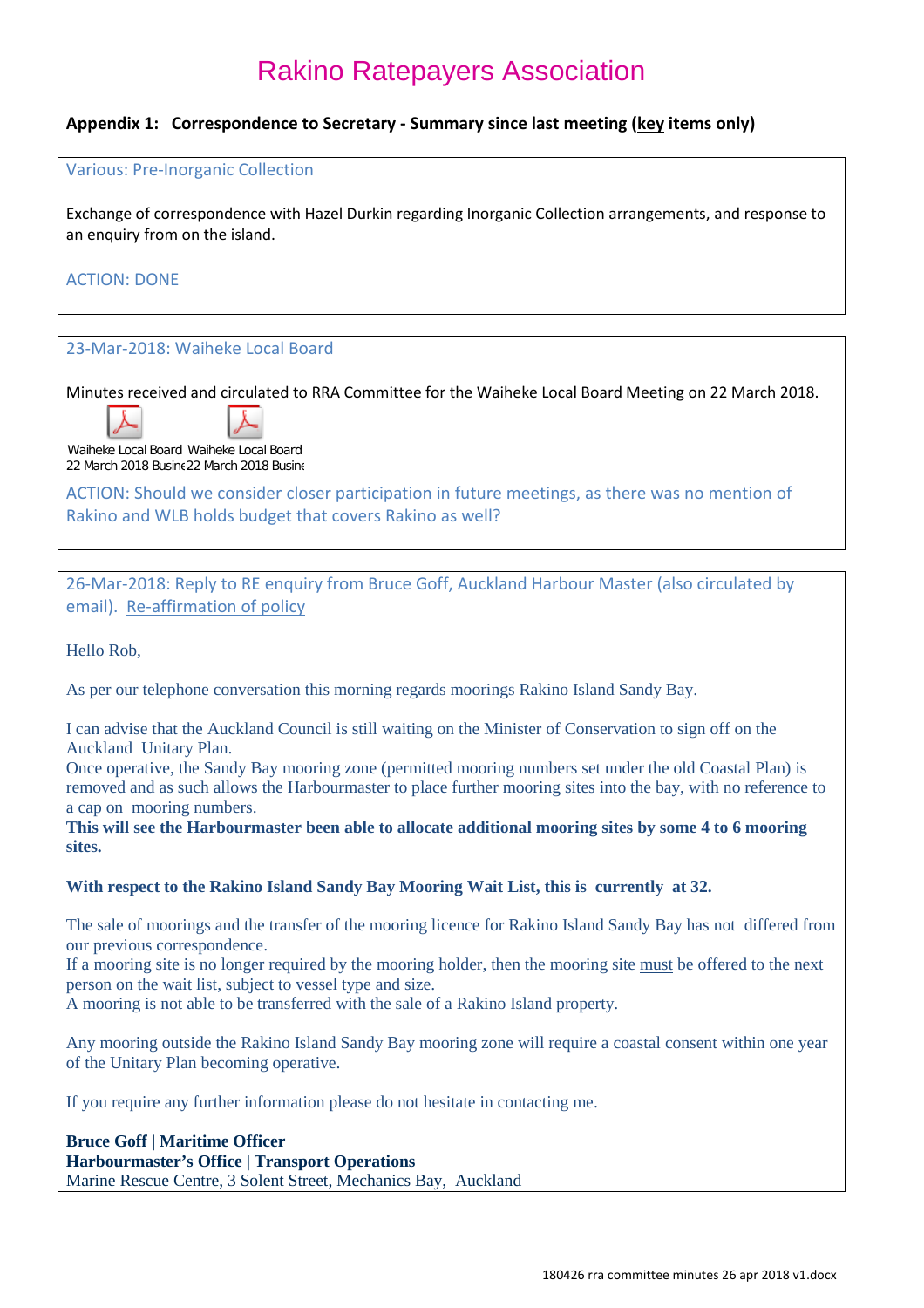#### 27-Mar-2018:

RE - filed Companies & Societies Return (annual Financial Statement) for year ended June 2017 (reminder received). Apologies for the oversight!

RAKINO RATEPAYERS ASSOCIATION INCORPORATED (223781) is required under the Incorporated Societies Act 1908 to file an annual financial statement with the Registrar of Incorporated Societies every year. Registry key 8904637

Financial statements must include the following:

- $\sqrt{\ }$  statement of income and expenditure
- √ statement of financial position
- <sup>√</sup> details of all mortgages, charges, and securities of any description affecting any of the
- society's property (where applicable)
- $\sqrt{\phantom{a}}$  audit or review report (where applicable)
- <sup>√</sup> certificate signed by an officer confirming that the statement has been submitted to and approved by the members at a general meeting.

#### ACTION: Filed on line, no further action

27-Mar-2018: Funding Support (Quick Response Round 3)

John MacKenzie sought RRA endorsement for a Community Grant via Waiheke Local Board for rat monitoring. Endorsed by Steve McCrone. Application lodgment confirmed 27-March. Decision from 26-April + 5-10 working days.

ACTION: JM to advise on funding being granted and proposals to roll out monitoring programme, as communicated to the Members General Meeting at Easter.

#### 27-Mar-2018: Waste Minimization & Innovation Fund



Waste Minimisation and Innovation Fund

Invitation received and circulated, closes to applications 30-April 2018. Reminder received 23-April.

#### ACTION: diarise for future funding calendar

#### 03-Apr-2018: Use of Xero Cash Book

ST circulated details of potential to use Xero cash Book for RRA financial management at a cost of \$12+GST per month.

#### ACTION: for consideration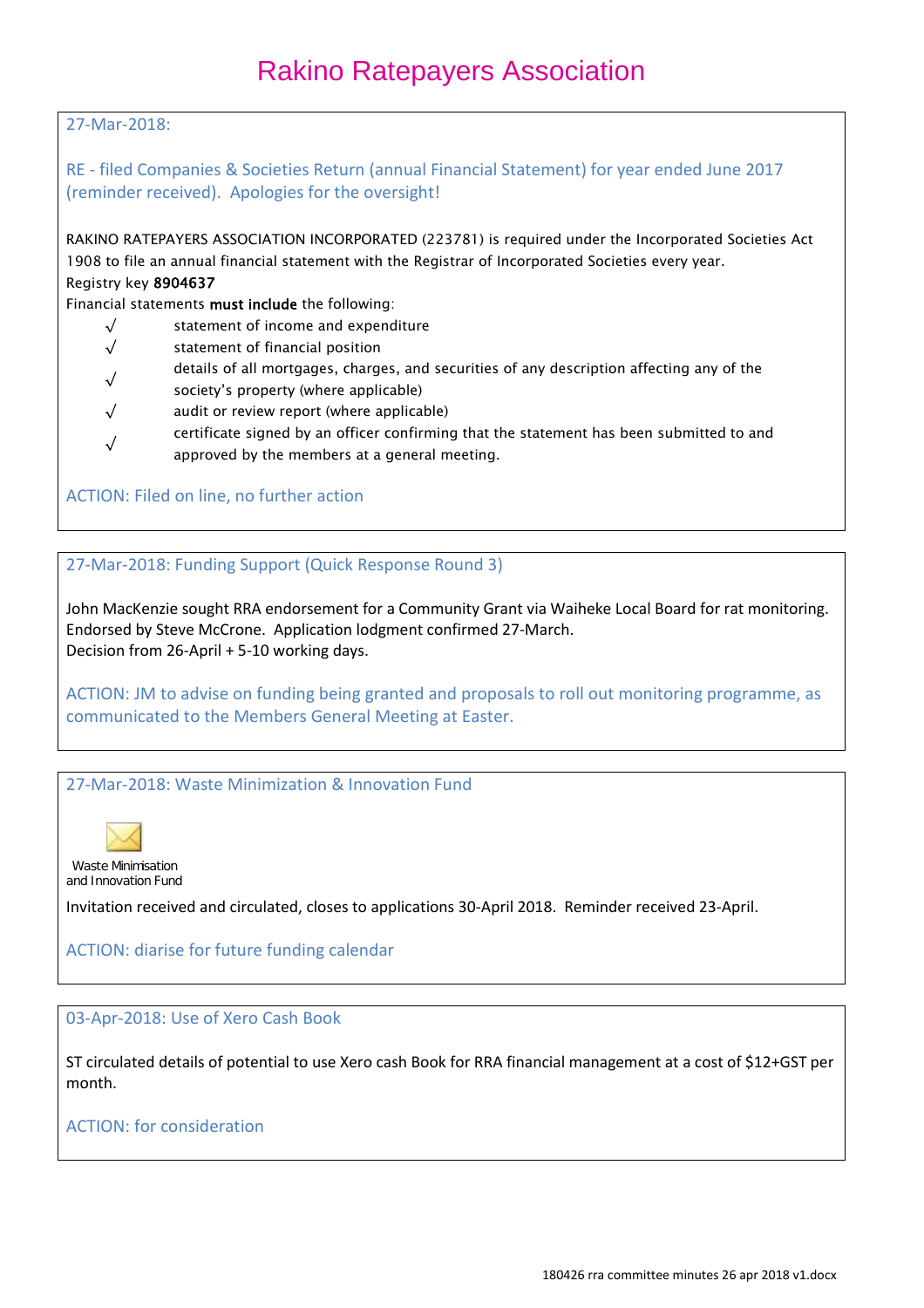29-Mar to 08-Apr-2018: Marine Reserve

Extensive exchange of correspondence, principally with John MacCullough, regarding concerns about the Marine Park 'proposals' briefly outlined in the Easter meeting. Responses to John from RE, ST, SMcC and RI respectively.

ACTION: ongoing commitment to preserve openness of communication in all regards and an impartial position from RRA, whose obligation is to oversee a robust dialogue.

#### 06-Apr-2018: RRA Bank Account

Confirmation received that John Denton is now removed as an RRA administrator on ASB on line banking platform.

ACTION: DONE

#### 16-Apr-2018: Email letter from Kay Oswin regarding involvement in Strategy

Kay expressed an interest in supporting the strategy sub-committee as an on-island member. Had been trying to make contact since Feb via AT.



RRA letter re strategy subcomm 16

ACTION: acknowledged and for discussion as to how her participation could work, as Kay is not going to be available to make meetings in town.

#### 19-Apr-2018: Strategy

Rod Inglis probably unable to attend meeting on 26-April. He wrote with apologies and the following:

'Guys it looks like I will have to go to Sydney on Thursday

Please accept my apologies

I have had a quick chat to Rob and will do the same with Stephen, and if any of you want to call about next steps that is great.

First major step is still to prepare a presentation broadly along the lines we have discussed.

We need to decide what we want to include in it re a marine reserve;

- 1. Do we want to include map showing a possible Marine reserve corridor from the Noises to Motutapu in the presentation. Stating it is a possibility only subject to scientific support that it will improve marine life and fishing in the area and from the rest of the island that is not included in the reserve
- 2. Or just say we are considering the advantages of PARTIAL marine reserve will get a marine scientists to explore the benefits and best position for a PARTIAL marine reserve at Rakino and produce a report for consideration by committee and residence and potential interest parties as laid out in the presentation.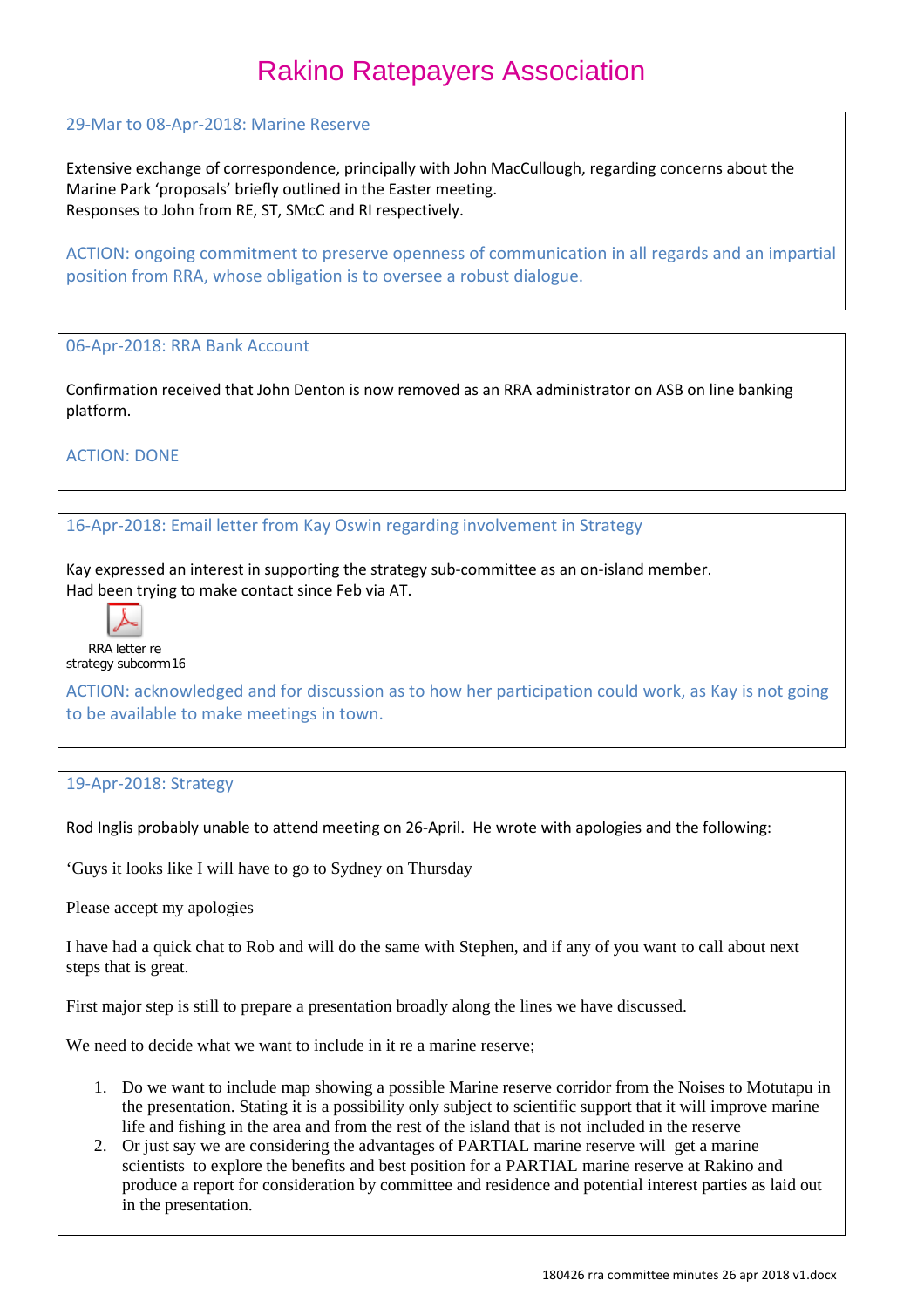- 3. Or just say at this stage we are considering the pros and cons and seeking scientific feedback based on the benefits achieved elsewhere. The presentation will spell out the benefits
- 4. We state whatever happens Rakino can still be a Marine Gateway or EccoHub for the inner Hauraki Gulf and especially a gateway to the Noises and Motutapu.

I think I prefer the first option but would like to hear other points of view and other suggested approaches.

The more people I have talked to including Raewyn Peart the more I am realising the complexity involved and the time this will take

Best regards

Rod'

ACTION: For discussion on 26-April

23-Apr-2018: Ecological Survey

John MacKenzie confirmed availability of the report done by Kevin Parker, which is published on <https://www.rakinoisland.org/resources> . Circulated to Committee for review.

ACTION: Pending recommendations from John MacKenzie, given that this is an entirely optional document for use by individual landowners at their discretion and specific to the island. John will make available through Facebook page and RRA can reference it from the RRA web site as well.

**Member Registrations since last update:**

• **No new registrations in period**

**86 paid-up households (out of 117 potential = 73%) in this subscription year 2017-8**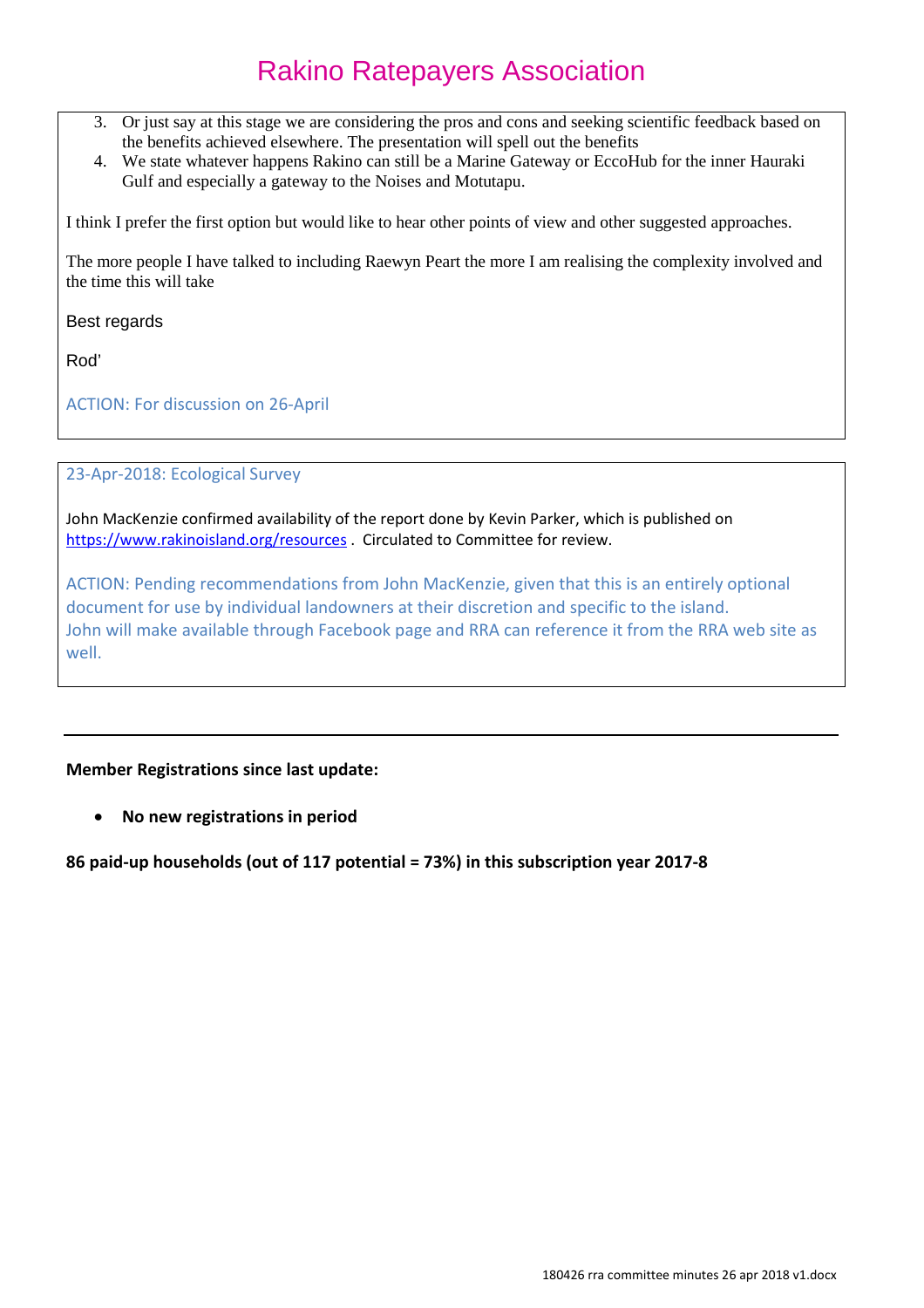### **Appendix 2: Action Summary and Work in progress**

| Assemble calendar of annual community funding rounds and points of contact/reference<br>(summary in March 2017 minutes).                                                                                                                                                                                                                                                                                   | BB                                             |
|------------------------------------------------------------------------------------------------------------------------------------------------------------------------------------------------------------------------------------------------------------------------------------------------------------------------------------------------------------------------------------------------------------|------------------------------------------------|
| <b>ACTION: ST provided BB with key contact details on Auckland Council</b><br>(Frances Hayton Frances.Hayton@aucklandcouncil.govt.nz)<br>to enable BB to assemble an annual funding calendar for ongoing reference<br>against projects needing finances.<br>Also check with Google search for other sources of funding outside of Auckland<br>Council.<br><b>BB to report to Committee in May meeting.</b> | (ST)                                           |
| Review of Rakino Budget data sourced from AKL Council - this also fits with the<br>formation of a Funding/Grant Sub-Committee.                                                                                                                                                                                                                                                                             | <b>Committee</b>                               |
| Investigate grant options for seating at viewpoints (carried forward) plus replacement of<br>Sandy Bay seating (raised at AGM) - carried forward for inclusion under Funding/Grant<br>Sub-Committee focus                                                                                                                                                                                                  | <b>Committee</b>                               |
| Determine initiatives to increase membership                                                                                                                                                                                                                                                                                                                                                               | <b>Committee (ALL)</b>                         |
| Review data and progress discussions regarding Community Hall options.<br>Report to RRA Committee.                                                                                                                                                                                                                                                                                                         | <b>Community Hall</b><br><b>Sub-Committee</b>  |
| Develop overview of Environmental priorities for Rakino, to include Rhamnus strategy<br>(in conjunction with DOC).                                                                                                                                                                                                                                                                                         | <b>John MacKenzie</b>                          |
| Share outcome of Environmental Survey (Apr 2018) and determine best communication<br>method to share with the broader community (also has implications and inputs for<br>development of overall strategy).                                                                                                                                                                                                 | (Strategy sub-<br>committee)                   |
| JMac to join future Committee meetings as necessary.                                                                                                                                                                                                                                                                                                                                                       |                                                |
| RE to contact Michael van Druten who expressed an interest in joining the Committee,<br>and who has financial expertise.                                                                                                                                                                                                                                                                                   | <b>RE</b>                                      |
| Liaison with Hazel Durkin (AKL Council) - feedback on inorganic collection.<br>Develop dialogue with Jodee McKay and Bridget Velvin.                                                                                                                                                                                                                                                                       | <b>RE</b>                                      |
| <b>Grant Reporting (Bokashi Bins Project)</b><br><b>Action: RE to draft and submit completion report to Auckland Council</b>                                                                                                                                                                                                                                                                               | <b>RE</b>                                      |
| RE to contact Kevin Wragge regarding thank you for funding efforts                                                                                                                                                                                                                                                                                                                                         | <b>RE</b>                                      |
| Escalation of roading and drainage issues to AkI Transport, already instigated privately<br>(see correspondence section appended).<br>Committee to liaise with Akl Transport's Jodee McKay to follow through and improve<br>working dialogue and exchange.                                                                                                                                                 | <b>SMcC</b><br><b>RE</b>                       |
| Development of overall strategic plan (inc. items raised in the AGM) and key strategic<br>threads (e.g. Environmental; conservation; weed eradication; etc.) and major focal areas<br>from Survey.                                                                                                                                                                                                         | <b>SMcC / Strategy</b><br><b>Sub-Committee</b> |
| Combined with prev. action to Resolve Rakino community participation in Gulf Islands<br>Trust Forum, which is a key component of any way forward for the island in the context<br>of the Hauraki Gulf.                                                                                                                                                                                                     |                                                |
| Newsletter content (ongoing) – next issue: see Minutes for March plus:<br>Easter events update inc. Raft Race photos from AT; update on Hall; Action on Rats<br>and Rhamnus; Marine Reserve; Ecological Report from parker Conservation; Pukeko<br>cull proposals; Plants to purchase from the Nursery.                                                                                                    | SMcC+<br><b>Committee</b>                      |